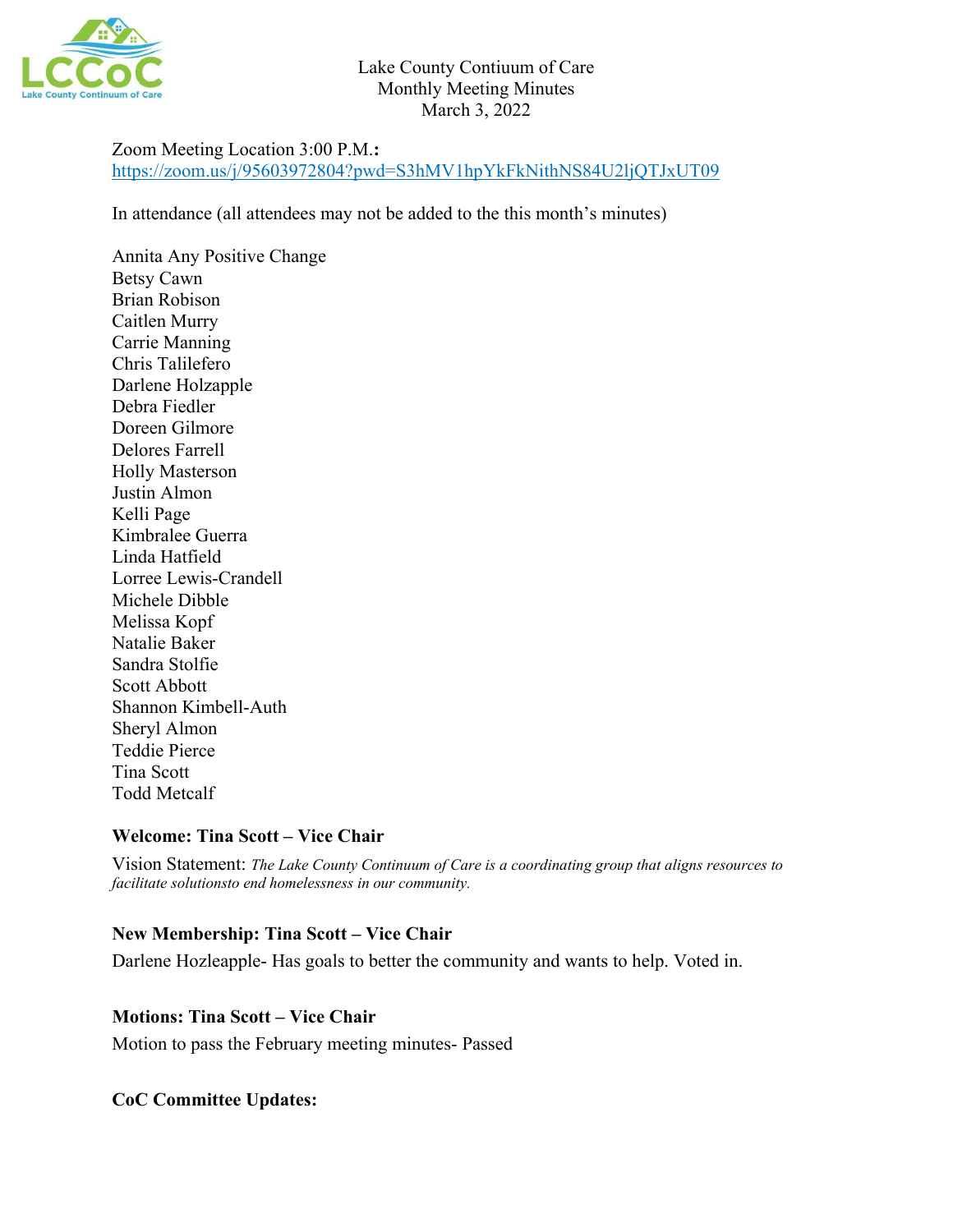

### *Brian Robison – HMIS/CES Committee*

- CES Participation is firming up
- Behavioral Health Services would like to continue providing Access Point services
- Prioritization is firming up-looking at going with something simple based on data and what HUD likes
- Quarterly review of HMIS engagement and had a discussion on licenses users who have not been active for 30 days. It's a case by case basis.
- April 1 is still a tentative date for CES.
- Teddie's presentation  $-$  (See page 4.)
- Discussion on how HMIS has been working for everyone.
- Discussion on HMIS Security and Privacy Training being canceled due to yearly review of Security Protocols updates. *Action Item: Committee to go over Privacy Policy.*
- How does someone get issued a license? Email Brian and he will bring it to the committee for a vote.

### *Doreen Gilmore – Strategic Planning*

- Working 2 year report on what the CoC has been doing. *Action Item: We are adding data and if committee approves we will bring it to the Executive Board.*
- Discussion on the next 2 year plan that we hope to have be next spring, early summer.
- Discussion on Vision Statement. *Action Item: starting a working group to change the vision statement.*
- Discussion on using media to let the community know what the CoC does. *Action Item: Will bring up at the Executive Board meeting.*
- •

### *Rev. Shannon Kimbell-Auth – Point in Time*

- Official PIT comes out in April after we submit to HUD.
- Presentation on how we get preliminary data.
- Presentation on how Counting Us app report is exported into a spreadsheet that is not sorted. Data team has to sort through all the surveys and questions to get the numbers.
- Presentation on how the data team is not getting numbers that add up and we have to continue to sort through the data record by record to see what the issues are.
- Discussion on potential options for getting the PIT numbers.
- Discussion on lessons learned for next year including Asking Simtech to give each "Yes" and "No" answers to a numerical value or conducting a second survey to capture data we want as a county.
- Discussion on comparing numbers with other agencies to get more data on who is experiencing homelessness.
- Discussion on HUD's definition of homelessness and what is qualified in the PIT count.
- Reminder to turn in original receipts to Kim Gurera to get reimbursement for the meals and supplies.

*Debra Fiedler ~ Absent*

### *Sheryl Almon – Grant Selection*

• Next meeting will be on grant training documents to see if we want to keep them and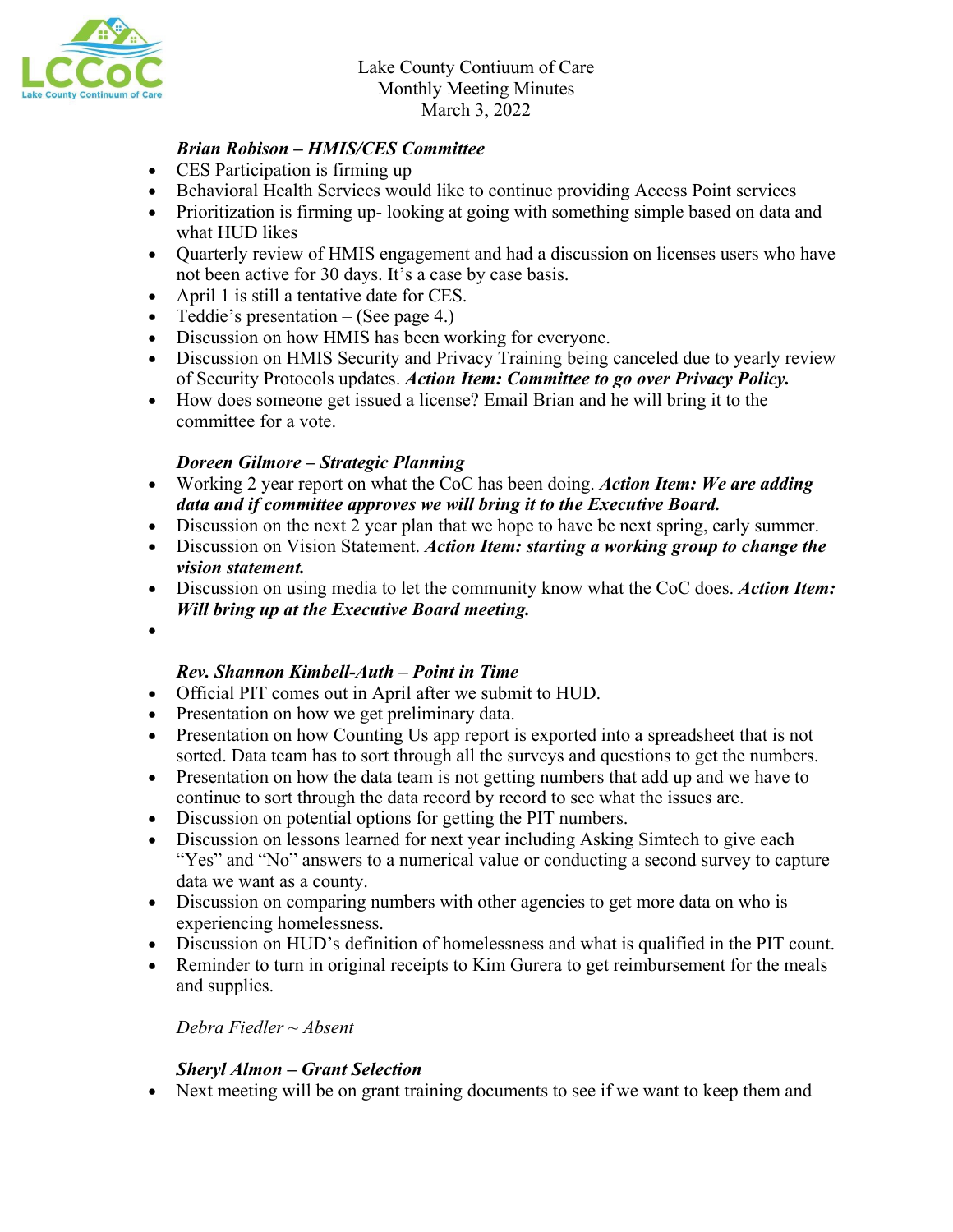

post for ongoing transparency.

- Looking at HHAP 3 and what it offers to recommend to the committees to finalize what we will be funding. *Action Item: Discuss at Executive Board Meeting.*
- Pitch for Equity committee.

*Caitlen Murray – Performance Review*

• Had to leave early

 $L.J. ~ \sim Absent$ 

*Natalie Baker – Housing Navigators*

- Mapped out what we are doing in the committee.
- Committee had training on hardest to house PC-290.
- We had to pull the training back to just the navigators committee instead of the whole CoC. Lesson learned, we will discuss with the trainers first and have a sign off for the trainers before sending out the invites to the trainings.
- Committee wants to delve into Public Engagement and Landlord Engagement.
- Discussion on is it possible to house register sex offenders and that HUD will allow registered sex offenders into housing voucher programs just not lifetime registrants.

### *Scott Abbott – Administrative Entity*

- Working on getting HHAP 3.
- Family Homeless Grant is competitive and ties into our Strategic Plan.
- HCD has a grant that Melissa sent out on a grant for Homelessness and Pets. This is not a grant that CoC's apply for. It's for 501 3 (c)
- Emergency Housing Vouchers process is getting tightened up. Next month we should start seeing changes.

### *Tina Scott –Vice Chair*

• *Reminder the Committee Updates are just for the committee chairs to give a quick update. If you want to get into these deep conversations, please join or show up to the committee. The meetings are listed on the CoC website.*

### **New Business / Organizational Announcements**

- **New CoC Chair –** Lorree Crandell nominated self. *Action Item: Vote in April*
- **Equity Committee Chair –** Delores Farrell nominated self- *Action Item: Vote in April*
- **New Secretary** Scott Abbott nominated Melissa Kopf Melissa agreed- Action Item: *Vote in April*
- COVID-19 Housing Transition SSTU- Presenter had to leave. Postponed until April meeting
- Update on Vet Connect for Lake County received keys and discussion on services provided for vets.

# **Adjourn: Tina Scott – Vice Chair**

Motion to Adjourn *(Motion, Second, Ayes, Nays)*